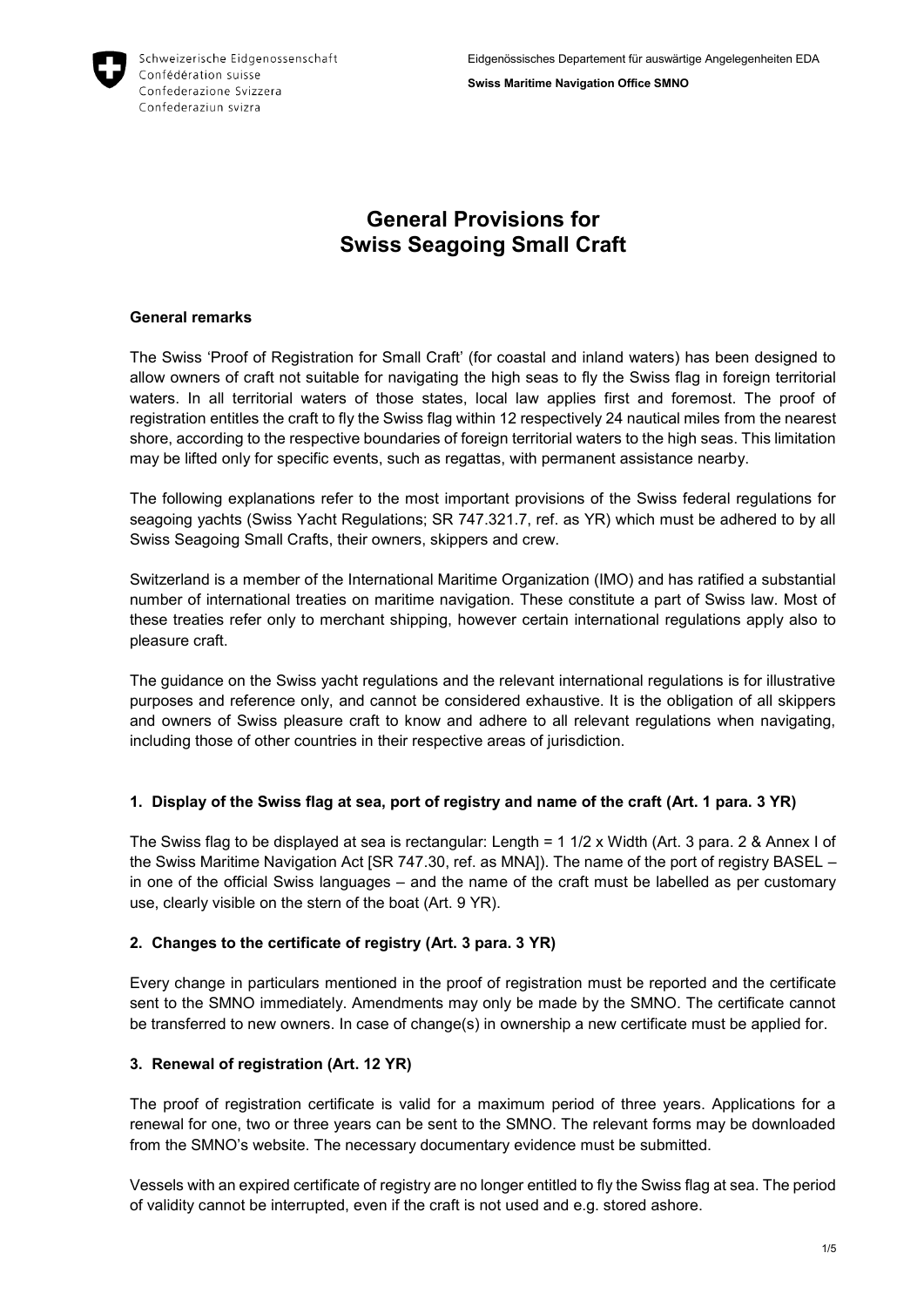## **4. Liability (Art. 15 YR)**

Owners of Swiss pleasure craft are subject to the provisions for liability under Articles 48, 49 and 121 MNA and Article 41 ff. of the Swiss Code of Obligations [SR 220].

#### **5. Operation and command of craft (Art. 16 YR)**

Owners of Swiss pleasure craft must either skipper them themselves or designate a qualified skipper for the task. Clubs/associations must do the latter. The appointment of a non-Swiss citizen for this task is only allowed if the regulations regarding the nationality of owners are not circumvented by this. All regulations of the MNA which apply to Swiss pleasure craft apply also to their skippers and owners, unless the latter have designated a skipper on their behalf.

## **6. Skipper (Art. 19 YR)**

Every skipper of a Swiss pleasure craft must be duly qualified. The Swiss certificate of competence for operators of pleasure craft on the high seas can be obtained from the examination bodies authorised by the SMNO. Equivalent foreign certificates are also recognised by the SMNO.

Information on the examination bodies authorised and the foreign certificates of competence recognised by the SMNO is available for download on the SMNO's website.

## **7. Commercial use (Art. 17 YR)**

Commercial use, e.g. carriage of persons and goods, is not allowed for Swiss seagoing yachts. Commercial use is defined by the full or partial income of the owners by revenues from the operation of the yacht. However, if the operation is not aimed at gaining any income, e.g. only to cover operational expenses and maintenance costs (such as surveys and maintenance, repairs, fuel and lubricants, salaries of employees, capital cost with average depreciation), non-commercial use must be assumed, and consequently this is allowed.

#### **8. Use by third parties (Art. 18 YR)**

A Swiss pleasure craft may be lent to foreign users on an occasional basis, as long as the regulations regarding the nationality of owners are not circumvented by this. Commercial lending (ref. Pt. 7) is not allowed. Owners remain responsible and liable for all operations. The regulations for liability apply. (Ref. Pt. 4)

#### **9. Documentation to be permanently carried aboard (Art. 20 para. 2 YR)**

- The certificate of registry and these general provisions
- The certificate of competency of the skipper (ref. Pt. 6)
- Proof of third-party liability insurance coverage
- If more than 6 co-owners: the contract / bill of co-ownership (rec. in English language)
- The logbook, which must be duly filled in by and signed by the skipper on a daily basis and on each page whenever navigating, and which must contain at least the following information:
	- Name, number of the certificate of registry, port of registration and if applicable further information on the craft
	- Name, address and nationality of the skipper
	- Type, number, date and place of issuance, and issuing authority of the skipper's certificate of competency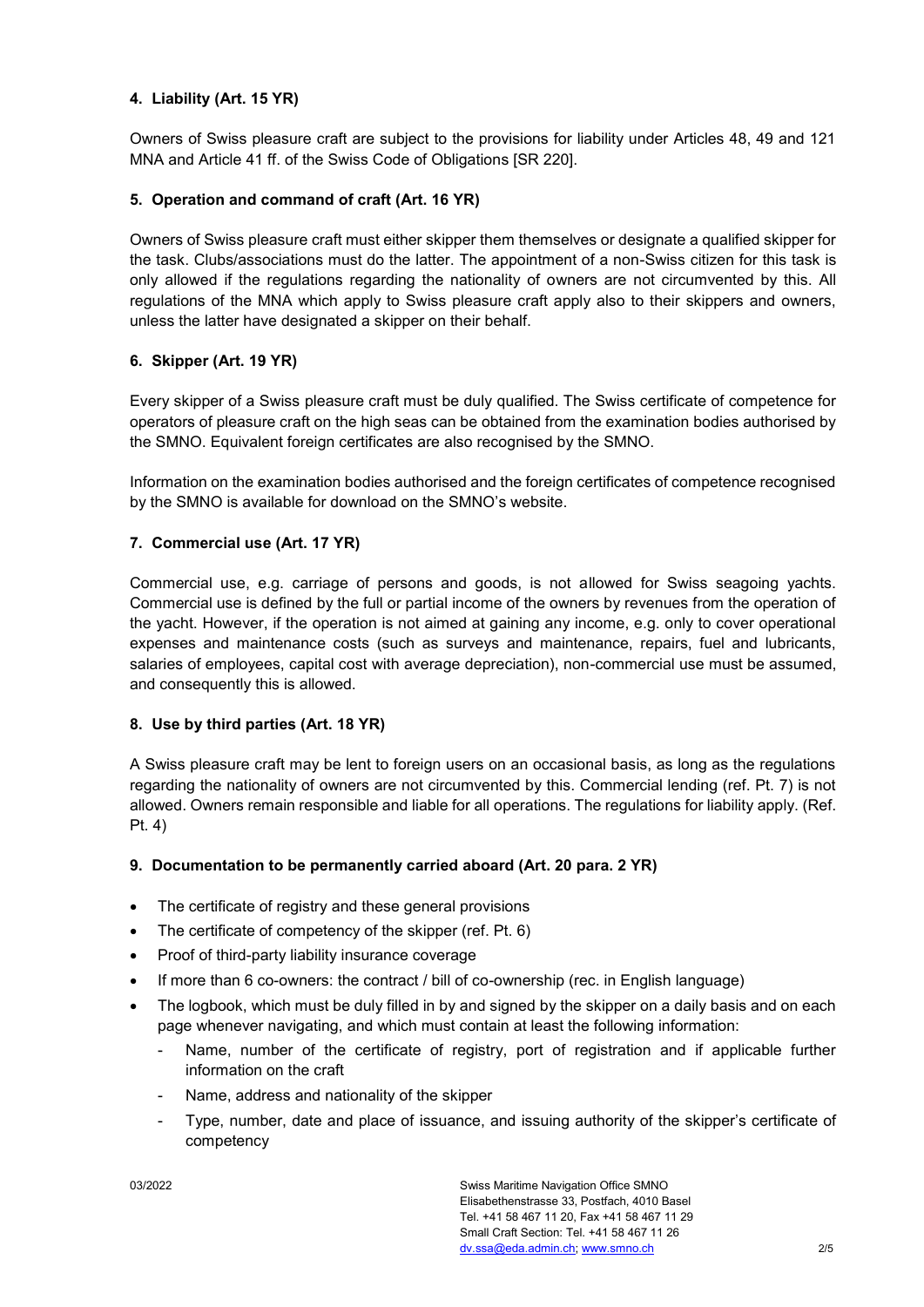- Personal details including nationality of all other persons present aboard, their role and duties aboard, place and date of their embarkation and disembarkation
- Working language aboard
- Watchkeeping schedule
- Provisioning and bunkers
- Voyage report (meteorological information, sea state and current, courses, log and depth readings, use of sails and/or engine(s), positions, port entries and departures, anchorages etc.)
- Any particular events and/or observations, such as incidents, groundings etc.

#### **10. Hired crew (Art. 21 YR)**

If owners of a Swiss pleasure craft **below 300 GT** hire a skipper and/or a crew to operate it or assist in operating it (which also includes services such as catering etc.), the provisions as stipulated in Art. 21 para. 1 YR referring to the MNA and the Maritime Navigation Regulations (MNR; SR 747.301) shall apply. In addition, the provisions of the Swiss Code of Obligations (SR 222) relating to contracts of employment also apply.

For pleasure craft of **300 GT and above,** all regulations of the MNR and MNA regarding employment contracts and maritime labour apply, consequently this also includes the provisions of the International Maritime Labour Convention 2006 as applicable to these craft. (MLC; SR 0.822.81)

## **11. Deletion from registry (Art. 13 YR)**

If change(s) in ownership occur, owners immediately have to request the deletion of the craft from the registry respectively the corresponding amendments, by sending the current certificate of registry to the SMNO. The relevant forms can be downloaded from the SMNO's website.

In order to register a pleasure craft previously registered in Switzerland with a foreign registry, often a certificate of deletion will be required. Upon application for deletion this can be requested from the SMNO by ticking the corresponding box in the relevant form.

In case one or several requirements for registration are no longer met, the SMNO will initiate the deletion of the craft from the registry. This namely includes permanent unseaworthiness, non-disposal of the craft by its owners, a long-time expired certificate of registry and severe or repeated violations of applicable provisions of Swiss and international maritime law, such as commercial use, no or insufficient liability insurance, command without due qualification etc.

#### **12. Applicable international regulations (Art. 16 YR)**

The provisions of all international maritime treaties and customs as ratified and/or declared applicable by Switzerland apply also to the operation of Swiss registered pleasure craft insofar as these are concerned. (Art. 16 para. 3 YR)

# **A. COLREG**

The Convention on the International Regulations for Preventing Collisions at Sea (COLREG; SR 0.747.363.321) applies to all vessels navigating the high seas and the navigable coastal waters adjoining them, and is consequently to be adhered to by all vessels operating in these areas.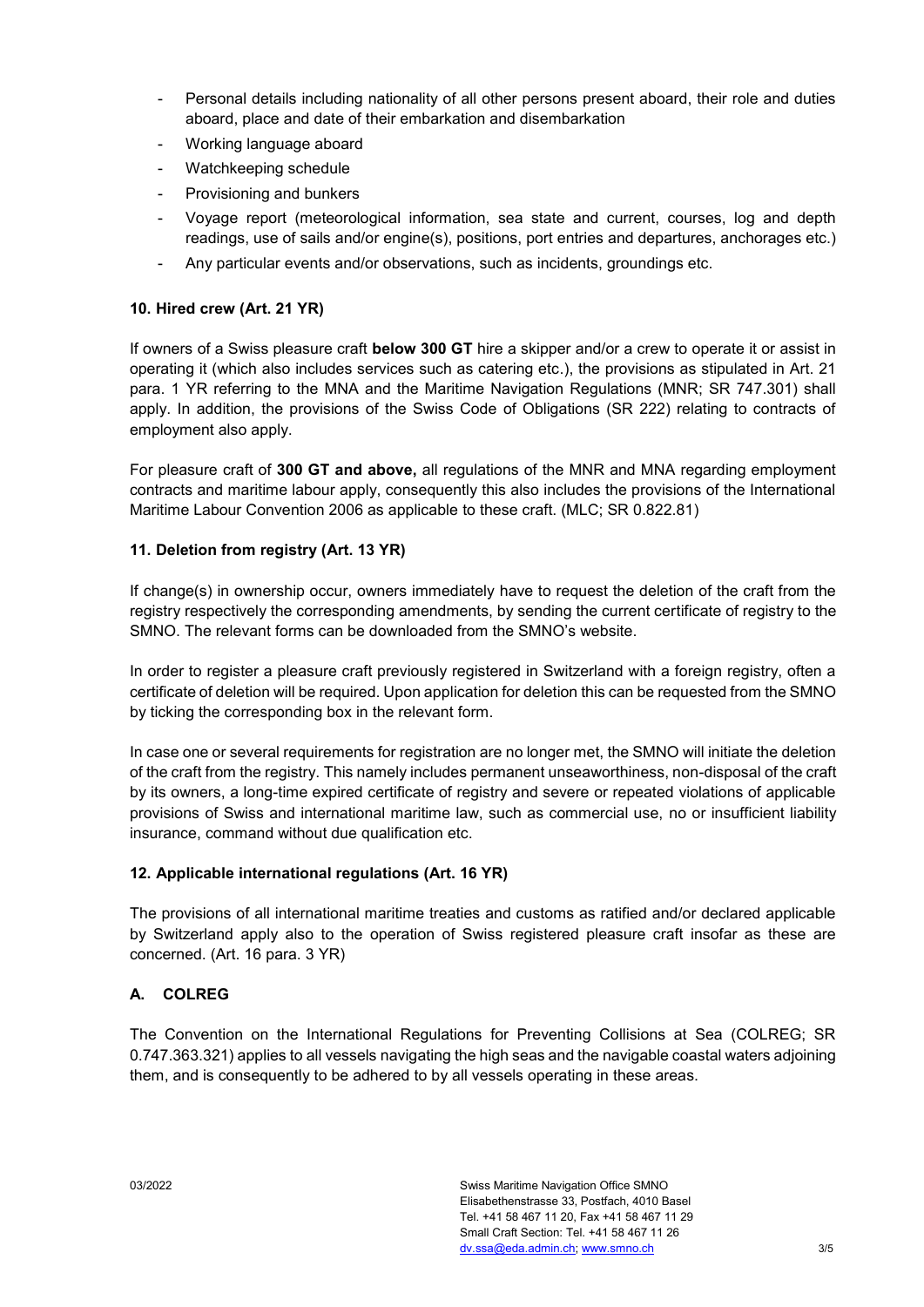# **B. SOLAS**

The International Convention for the Safety of Life at Sea (SOLAS, SR 0.747.363.33) stipulates minimum standards to provide for the safety of human life at sea.

SOLAS mainly focuses on commercial navigation respectively merchant shipping. The fifth chapter (SOLAS V) however contains provisions for the safety of navigation for all vessels, and consequently also for Swiss registered pleasure craft.

#### **Namely the following rules are to be followed:**

- 29 the watch must dispose of a graphic table showing distress- and emergency signals
- 31/32 Obligation to report dangers to the safety of navigation
- 33 Obligation to assist in cases of distress
- 34 Obligation to duly plan the voyage, safely handle the ship, avoid dangerous situations and to duly protect the environment
- 35 Prohibition to use distress signals unless in an actual situation of distress

Rules 15-28 of SOLAS V do not apply to vessels below 150 GT, only for those of 150 GT and above. **The relevant provisions are mentioned in detail in the SMNO's guidelines for the equipment of Swiss seagoing yachts.** These are available for download on the SMNO's website.

#### **C. MARPOL**

The International Cnvention for the Prevention of Pollution from Ships of 1973 and its protocol of 1978 (MARPOL; SR 0.814.288.2) applies to all vessels, hence also to pleasure craft.

Annex I (MARPOL I) addresses marine pollution by oil. The applicability of the individual regulations varies widely. Some provisions apply also to smaller craft, e.g. Art. 14 para. 4, Art. 15 para. 6. Most regulations however apply to vessels of **400 GT and above** or only certain types of vessels, such as tankers.

Annex IV (MARPOL IV) regulates the prevention of pollution **waste waters.** The provisions apply to all vessels **of 400 GT and above** or carrying **15 or more persons.**

Annex V (MARPOL V) contains provisions for the **prevention of pollution by garbage from ships.** Some provisions apply to all vessels **of 12 metres' length and above. The relevant provisions are mentioned in detail in the SMNO's guidelines for the equipment of Swiss seagoing yachts.** These are available for download on the SMNO's website.

Annex VI (MARPOL VI) **contains provisions to prevent air pollution by ships.** These apply also to pleasure craft, particularly regarding ozone-depleting substances, nitrous and sulphuric oxides, particulate matter, volatile organic substances and garbage incineration; vessels of **400 GT and above** must further comply with certain requirements regarding energy efficiency.

#### **D. Tonnage Convention**

The International Convention on Tonnage Measurement of Ships 1969 (SR 747.305.412 [Tonnage Convention]) requires vessels exceeding certain dimensions to be measured according to these rules.

The SMNO requires vessels carrying 15 or more persons, powered by more than 750 kW in total, of 100 GT and above or a length of more than 20 metres to be issued with an international tonnage certificate.